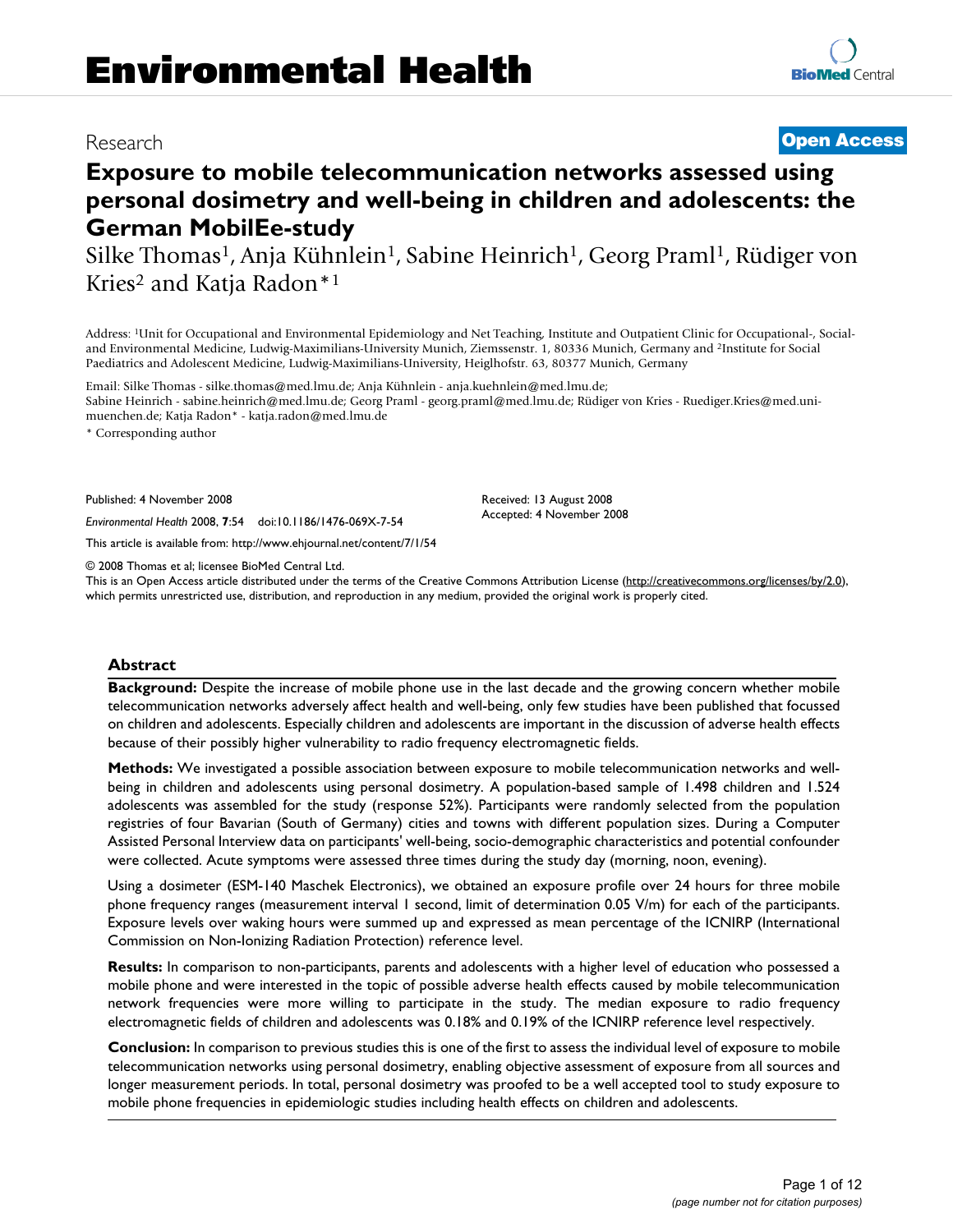# **Background**

The use of mobile communication devices has increased within the last years. At the same time, there is growing public concern that radio frequency electromagnetic fields could cause adverse health effects even at exposure levels far below the reference levels [1]. In a recent study in Germany, 27% of the participants reported concerns about such effects [2].

Mainly people living near to a mobile phone base station are concerned about potential harmful effects of their radiation [3]. People relating their health problems to base stations or mobile phones often report having unspecific symptoms like headache, restlessness, sleep disturbances, concentration and memory problems, absence of appetite as well as tinnitus [4-6].

In the discussion of possible adverse health effects caused by mobile phones children and adolescents are relatively important, because they are possibly more sensitive to radio frequency electromagnetic fields. Among others, a possible higher vulnerability of children and adolescents is mainly discussed, because of a greater susceptibility of their developing nervous system. Furthermore today's children and adolescents have a higher cumulative exposure during their lifetime as today's adults, because they start their use earlier in life [7-9]. In addition, recent studies indicated higher SAR values for children in comparison to adults [10-12].

Up to now there are only few epidemiologic studies published that investigated a possible association between exposure to mobile telecommunication networks and health outcomes in children and adolescents. The results of two Finnish studies and one Swedish study that investigated the use of mobile phones and the association with health symptoms in adolescents showed that frequent mobile phone use was associated with poor perceived health [13-15]. One main drawback of these studies was that the exposure assessment had to rely on self-reports of the participants.

The same problem underlines most other epidemiologic studies which focus on adults [16,17]. Most of such studies using self-reported exposure and outcome found some association which might be due to a differential misclassification of exposure. This bias is also called "awareness bias" [18].

Hutter and colleagues have attempted to address this problem in their pilot study by measuring exposure to base stations in the participants' bedrooms [3]. However, the issue could not be fully resolved. Electromagnetic emissions of a mobile phone base station vary over time and indoor field strength strongly depends on the station's position, making it difficult to capture the exposure accurately [19]. In addition, bedtime exposure reflects only one part of the overall exposure. Using the same method of exposure assessment, Berg et al. examined in a population based cross-sectional study also possible health effects caused by exposure to mobile phone base stations on adults. The results showed that participants who were concerned about or attributed adverse health effects on mobile phone base stations reported more often health complaints than the remaining participants. No association between measured exposure and health was found [20].

Until recently, there is only one epidemiological study which used personal dosimetry to assess the individual exposure. The aim of the study – also performed by our workgroup-was to investigate a possible association between exposure to mobile telecommunication networks and well-being in adults. The results showed an exposure markedly below the ICNIRP reference levels (highest exposure in Munich: 0.41% of the ICNIRP reference level). No association between exposure and symptoms was found [21].

# *Objectives*

The objective of this study was to investigate a potential association between exposure to mobile telecommunication networks and well-being in children and adolescents and to assess the level of exposure in a general-population sample of children and adolescents living in Bavaria (Southern Germany).

The current paper presents the methods, descriptive data and the results of a non-response analysis. Separate papers, based on the full MobilEe-study, will address the possible association between exposure to mobile phone frequencies and (1) acute symptoms, (2) chronic symptoms and (3) mental health behaviour.

# **Methods**

# *Study population*

The MobilEe-study is a population based cross-sectional study taking place in four Bavarian cities with different population size: Munich (~1.300.000 inhabitants), Augsburg (~260.000 inhabitants), Rosenheim (~60.000 inhabitants) and Landsberg (~28.000 inhabitants) [22]. The participants were randomly selected from the registration offices of these four towns. The following selection criteria were used:

▪ Children between 8–12 years old, adolescents between 13–17 years.

▪ German nationality in order to diminish language difficulties.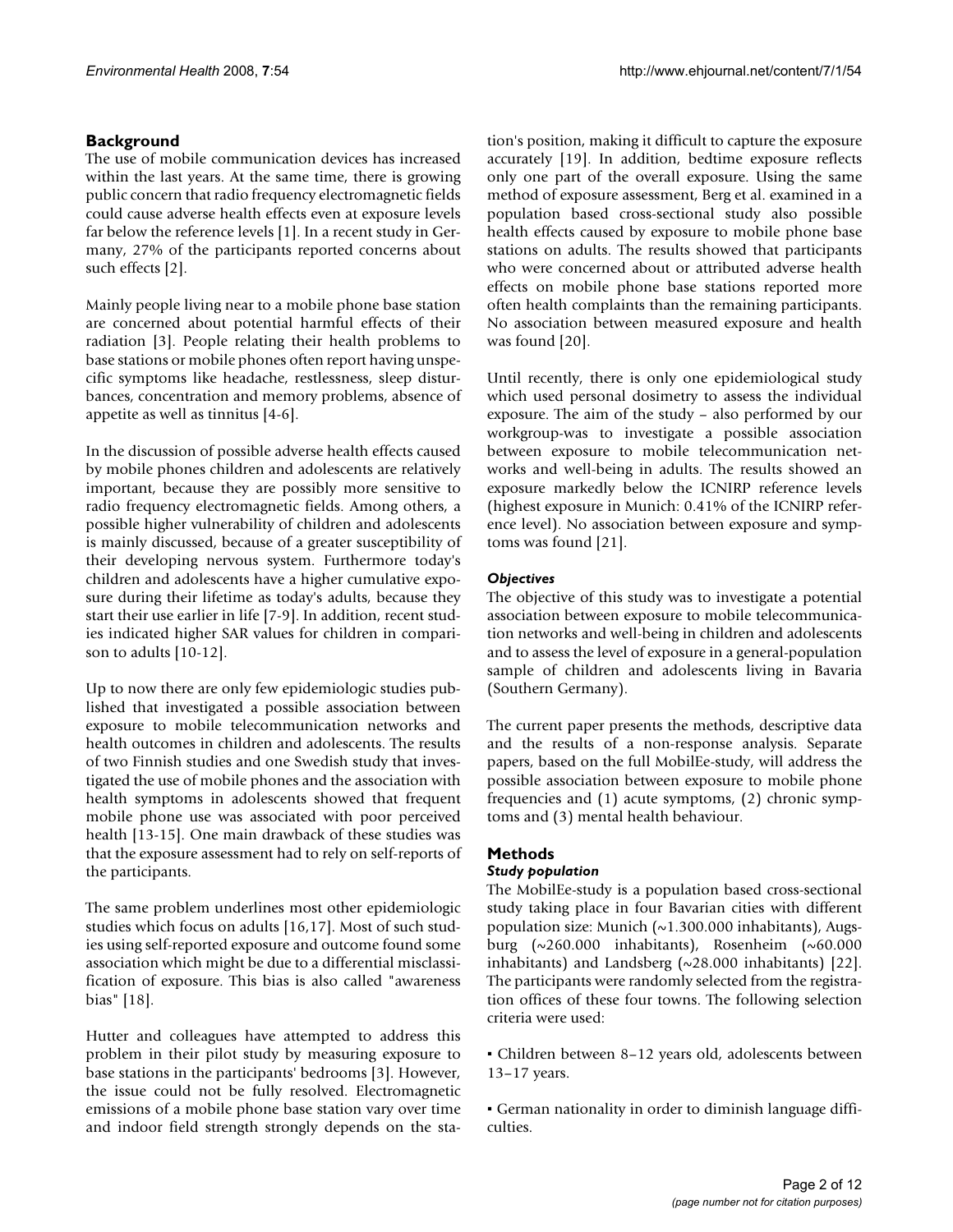▪ If more than one sibling from one household was selected they were excluded to minimise cluster effects.

# *Study design and procedure*

The field-phase of the study started in February 2006 and was completed in December 2007. Overall, 1.498 children and 1.524 adolescents were included. Written informed consent was obtained of the participants' parents and – if they were older than 14 years – of the adolescents themselves.

Each family of a potential participant got a letter consisting of information about the study, an informed consent form and a short questionnaire. All subjects invited were asked to answer the short questionnaire, irrespective of their participation in the field study. This information was used to assess potential selection bias. In case of the children the parents answered the questionnaire, in case of the adolescents they answered themselves. Non-responders got up to two postal reminders and were contacted by phone up to five times. Missing data on the short questionnaire were assessed in a phone interview.

Those who declared consent were invited to a local study centre, where they completed a Computer Assisted Personal Interview (CAPI) with questions on chronic symptoms and potential confounding variables. The duration of the interview was about 30 minutes. In case of the children one parent was also invited to complete an interview. Besides the same questions as their children the parents were also asked about their environmental worries and socioeconomic characteristics (e.g. income, education level). For adolescents this information was obtained directly from the teenagers.

After the interview the ESM-140 dosimeter was handed out to the children and adolescents for a 24 hours measurement. During this measurement, the participants were asked to fill in a diary recording acute symptoms at noon and in the evening before bedtime as well as the frequency of mobile phone calls and DECT phone (Digital Enhanced Cordless Phone) calls in the previous hours. As an incentive, participants obtained a 20-Euro purchase voucher (Figure 1).

After an interview training, all field workers were retrained again during the field phase. Quality controls were done on a weekly base. In addition, some participants were selected at random after the field study and asked by the coordinators whether they felt comfortable.

The study was approved by the Ethics Committee of the Medical Faculty of the Ludwig-Maximilians-University Munich (285/03).

# *Questionnaire instruments*

The following described questionnaire instruments, that were used in the study, are shown in table 1.

# *Acute symptoms*

The following acute symptoms were assessed three times during the 24 hours measurement using a paper-based diary: headache, irritation, nervousness, dizziness, fatigue and concentration problems.

The diary items were taken from the "Zerssen complaint list" [23] and assessed on a four point Likert scale (heavy, moderate, barely, not at all). The symptoms were considered present if they were reported with an at least barely intensity.

# *Chronic symptoms*

Chronic symptoms during the last six months were assessed during the CAPI. The symptoms were taken from the questionnaire of the HBSC-survey (Health behaviour in School-Aged Children) and consisted of the following ones: headache, irritation, nervousness, dizziness, fatigue, fear and sleeping problems [24].

The list was assessed on a five point Likert scale (nearly daily, several times a week, nearly every week, about once a month, seldom or never) during the CAPI. All symptoms were considered present if they occurred at least nearly every week according to self-report.

# *Mental health*

The 25 questions concerning mental health behaviours were asked during the CAPI following the German version of the Strength and Difficulties Questionnaire (SDQ). The questionnaire contained 5 scales: emotional symptoms, conduct problems, hyperactivity/inattention, peer relationship problems and prosocial behaviour. Each scale comprised 5 items with three possible forms ("certainly true", "somewhat true", "not true"). The summary score for each scale could range from 0–10 points. The difficulties score was generated by the summation of all four scales except the prosocial scale. The overall score could range from 0–40 points. For each scale as well as for the total difficulties score the participants were classified as "normal", "borderline" or "abnormal". [25-27]

Due to the small numbers of children and adolescents that could be classified as "borderline", we used two groups for the analysis ("normal" and "borderline/abnormal") and those participants who were in the borderline group were classified as "abnormal".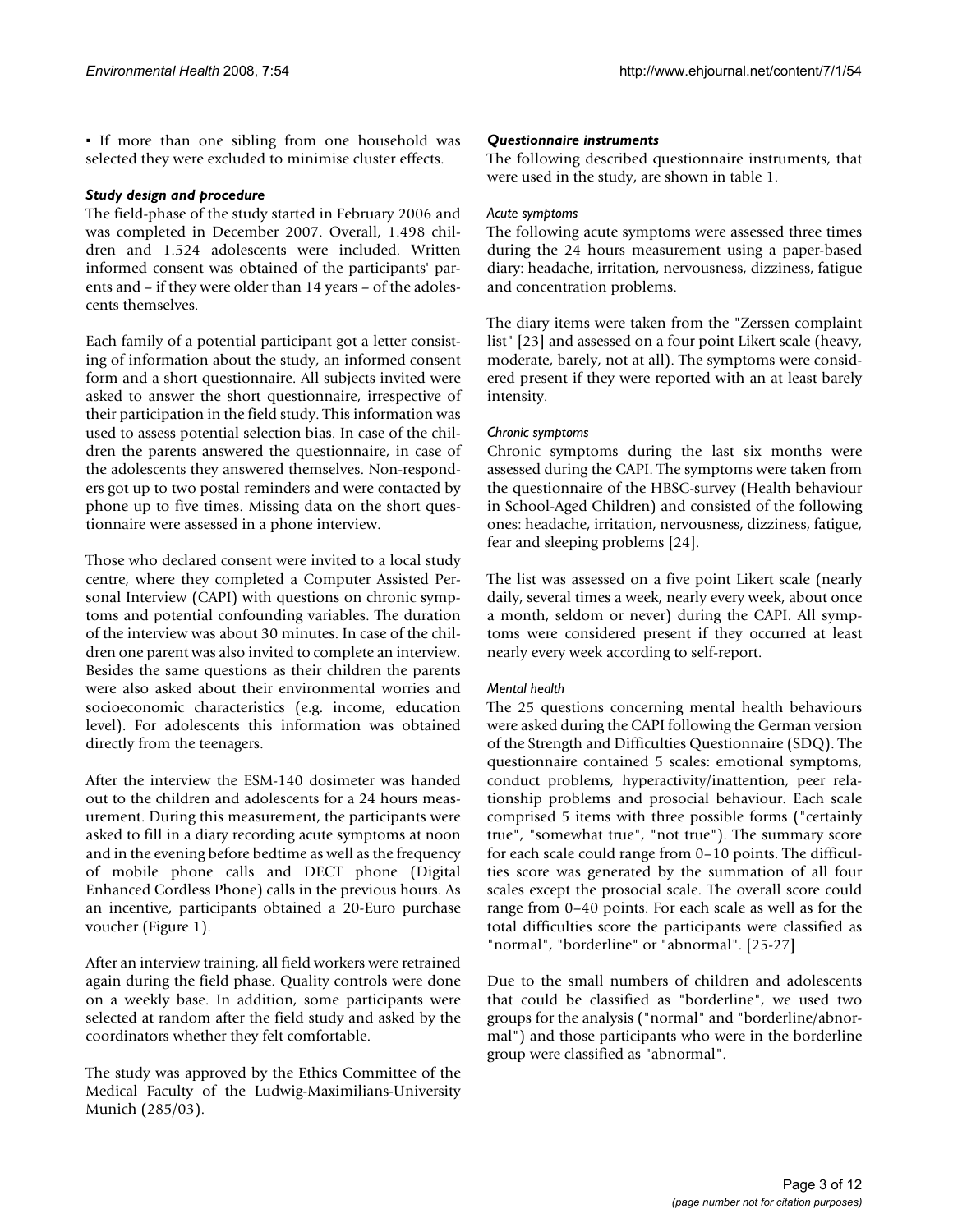

# **Figure 1 Study procedure of the MobilEe-study.**

#### **Table 1: Questionnaire instruments**

| <b>Outcome</b>                  | <b>Measuring instrument</b>                                                                                                                      |
|---------------------------------|--------------------------------------------------------------------------------------------------------------------------------------------------|
| Acute symptoms                  | Typical symptoms mentioned in the context of exposure to mobile phone frequencies, answers following<br>the German "Zerssen complaint list" [23] |
| Chronic symptoms                | Following the questions of the HBSC-study (Health Behaviour in School-aged Children) [24]                                                        |
| Mental health                   | German version of the Strength and Difficulties Questionnaire (SDQ) [25-27]                                                                      |
| Potential confounding variables |                                                                                                                                                  |
| Sociodemographic data           | Questionnaire of the German Health Interview and Examination Survey for Children and Adolescents [28]                                            |
| Environmental worry             | Short form of the environmental worry scale [29,30]                                                                                              |
| <b>Exposure</b>                 |                                                                                                                                                  |
| Objective exposure              | Measurement using personal dosimetry                                                                                                             |
| Subjective exposure             | Questionnaire of the annual survey of the infas from 2003 [31]                                                                                   |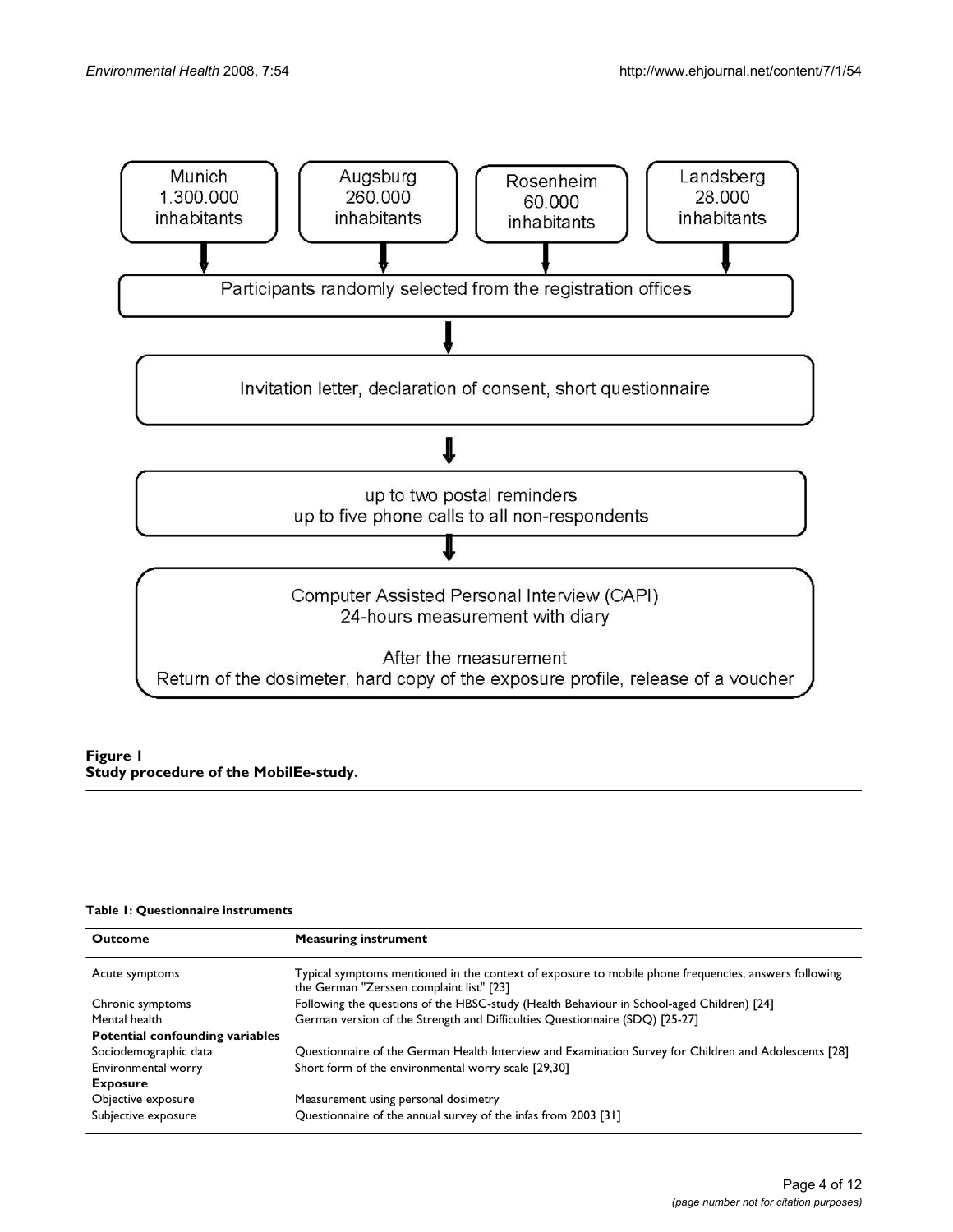# *Potential confounder*

Sociodemographic data, the four study towns and environmental worries taken from the CAPI were considered as potential confounder.

The sociodemographic data included age, sex and level of education as confounder [28]. All variables were dichotomised:

8–10 and 11–12 years (children) respectively 13–15 and 16–17 years (adolescents)

▪ Level of education:

at least 12 years of education (parents of the children) respectively at least grammar school ("Gymnasium") (adolescents)

The four study towns Munich, Augsburg, Rosenheim and Landsberg were also considered as potential confounding variables.

# *Environmental worries*

Environmental worries were assessed during the CAPI for the parents of the children and for the adolescents themselves with a short form of the environmental worry scale [29,30]. This scale consists of 12 questions about general and specific environmental worries (e.g. noise exposure or general environmental pollution) and was assessed on a four-point Likert scale (fully agree, partly agree, partly disagree, fully disagree). We a priori decided to dichotomise the variable using the median as cut off. This was done because there is no standard strategy to evaluate the environmental worry scale.

# *Self estimated exposure to mobile telecommunication networks (subjective exposure)*

Besides the objective assessment of exposure using personal dosimetry participants were asked to estimate their exposure to mobile telecommunication networks. Participants estimated their exposure during the measurement day using a diary ("How many minutes did you use a mobile phone or DECT phone within the last 8 hours?"). In the baseline interview participants were also asked about the distance to the next mobile phone base stations in the living environment ("How many meters is the next mobile phone base station away from your home?"). The questions were taken from the questionnaire of the annual survey of the Institute for applied sciences (infas) and provided different reply categories [31].

These exposure estimates have been used to compare our results to previous studies on possible associations between self-reported exposure to mobile phone frequencies and health [4,16,17,32,33].

# *Exposure assessment using personal dosimetry*

Exposure was measured using the personal dosimeter ESM-140 (Maschek Electronics). For 24 hours the dosimeter was placed on the upper arm of the participants opposite to the side which they usually used to hold the mobile phone or DECT phone during phone calls. During the measurement, subjects were asked to perform their routine daily tasks. At night, the participants placed the dosimeter next to their beds. After handing back the dosimeter the local assistants immediately read out the profiles and checked them for completeness and plausibility.

Exposure was assessed every second resulting in 86.400 measurements over 24 hours. The following frequency ranges were covered [17]:

▪ GSM 900 (up and down link [up link: mobile phone; down link: mobile phone base station]; frequency range: 890–960 MHz)

▪ GSM 1800 (up and down link; frequency range: 1710– 1880 MHz) including UMTS 2100 (frequency range: 1920–2170 MHz) and DECT (frequency range: 1880– 1900 MHz)

▪ WLAN 2400 frequencies (frequency range: 2400–2480 MHz)

For the exposure assessment, a combination of the frequency bands had to be used because the dosimeter has a low selectivity between the up- and down-link channels.

Four dosimeters were selected at random and tested at the Technical Inspection Agency South (TÜV Süd) to confirm the technical data given by the manufacturer and to investigate if the different dosimeters used in the study are comparable. The findings showed a good comparability of the different dosimeters. At a given exposure level of 0.5 V/m the relative standard deviation was between 4% (DECT) and 17% (GSM 1800). Furthermore the findings proved the validity of the technical data provided by the manufacturer. According to the results of these laboratory measurements, the limit of determination was set at 0.05 V/m. To classify the exposure all measured values that were below this limit were replaced previous to the analysis by half of the limit (0.025  $V/m$ ). This method is often used in context of environmental epidemiology and the results seem plausible, because all values have to be between 0 and the limit of determination [34].

<sup>▪</sup> Age group: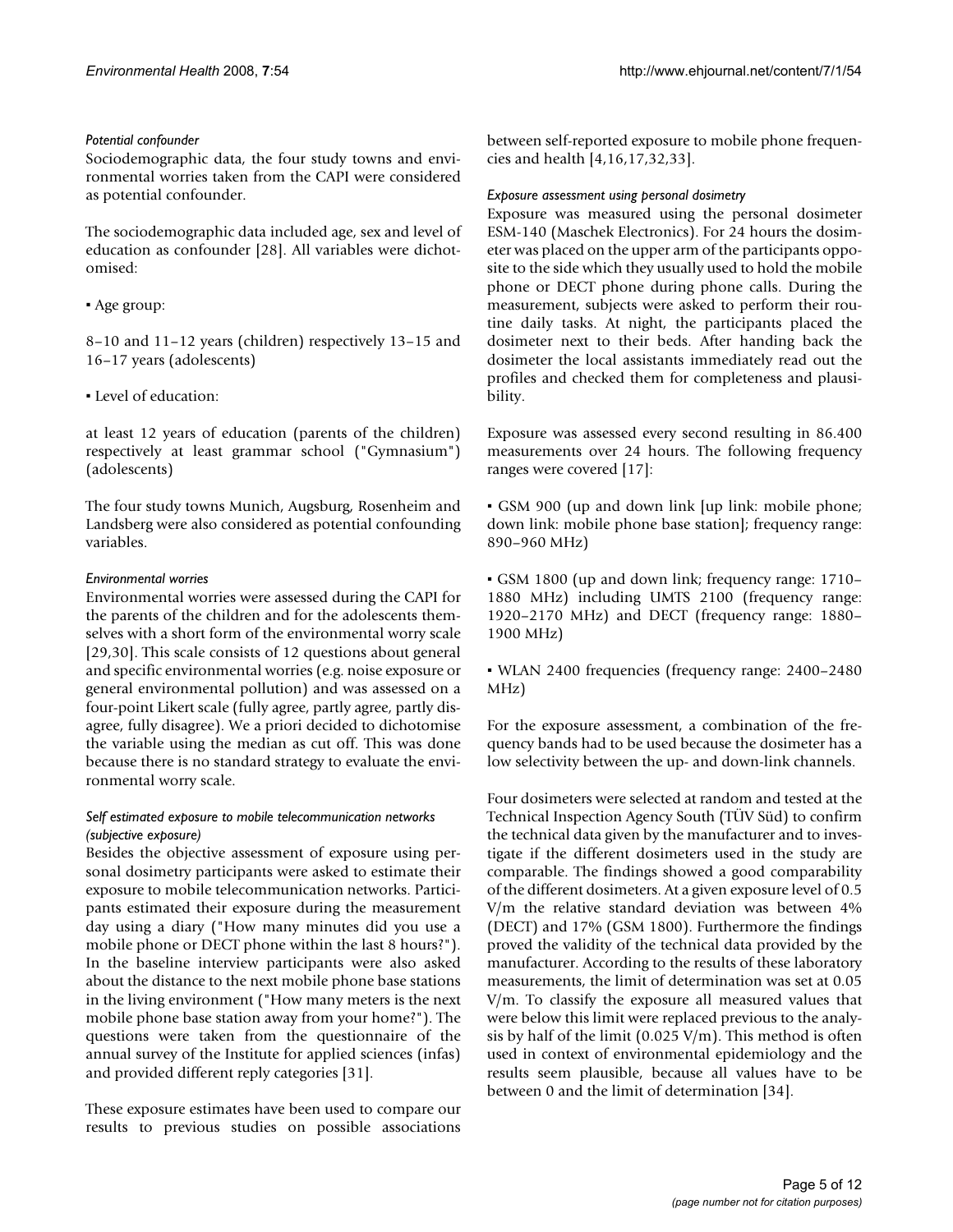As a summary of the measured exposure we calculated in a first step the squared field strength, averaged over the waking hours, for the three frequency ranges. This way e.g. the squared field strength 2 for GSM 900 has been calculated via the following formula:

$$
\begin{array}{lcl}\n\overline{E}_{\text{GSM 900}}^2 & = & \left( \left( \Sigma_{\text{waking hours}} E_{\text{GSM 900 uplink}}^2(t) \right) / \text{ duration of waking hours} \right) + \\
& = & \left( \left( \Sigma_{\text{waking hours}} E_{\text{GSM 900 downlink}}^2(t) \right) / \text{ duration of waking hours} \right)\n\end{array}
$$

The overall simultaneous exposure to multiple frequency fields was calculated by summation on the squared field strengths, averaged over waking hours, which are weighted by the inverse of squared ICNIRP reference level [35]. Extracting the square-root over this sum returned an overall exposure in terms of field strengths percentage of the reference level [21]:

Overall exposure<sub>%</sub> = square-root ((
$$
{}^{2}_{\text{GSM 900}}/ \text{limit}^2_{900 \text{ MHz}})
$$
 + ( ${}^{2}_{\text{GSM 1800}}/ \text{limit}^2_{1800 \text{ MHz}}$ ) + ( ${}^{2}_{\text{WLAN}}/ \text{limit}^2_{2400 \text{ MHz}}$ )) \* 100

# *Level of exposure during bedtime*

During night the participants were asked to fix the dosimeter next to their bed on a bottle filled with water as a replacement for the participants' arm. The question came up if the measured values at this fixed position could represent the real exposure.

Therefore, the Technical Inspection Agency South (TÜV Süd) also investigated if the stationary measured bedtime exposure was a valid proxy of night time exposure. It was confirmed in the lab measurements that the measurement results of the dosimeter measurements depend on the direction in the field. So valid measurements of the average exposure can only be obtained if the dosimeter is moved. Due to these results bedtime exposure levels were not considered to be a valid proxy of night time exposure. Thus these levels had to be excluded and only exposure levels during individual waking hours were used.

#### *Five day measurements*

To verify the representativeness of the 24 hours measurements 54 participants carried the dosimeter for five consecutive days from Monday afternoon to Saturday afternoon.

For the analysis the time between 4.p.m of one day until 4 p.m. of the following day (night time values were excluded) was summed up and exposure during waking hours was used. Exposure was classified into quartiles for each study day. The overall agreement of these quartiles between the weekdays was assessed. As a random misclassification of exposure on neighbouring cells always results in an underestimation of the effect [36], the deviation by at maximum 1 category was also considered.

#### *Statistical analysis*

In the main analysis the potential association between the measured exposure to mobile telecommunication networks and acute and chronic well-being was analysed.

The objective exposure was divided into quartiles. For these analyses, the mean percentage of the ICNIRP reference level during waking hours was used to analyze the association between exposure to mobile phone frequencies and chronic symptoms. The mean percentage of the ICNIRP reference level during morning hours (time when diary was completed in the morning – time when diary was completed at noon) was considered relevant for the relationship between morning exposure and acute symptoms at noon. Finally, the mean percentage of the ICNIRP reference level during afternoon hours (time when diary was completed at noon – time when diary was completed in the evening) was calculated to test the potential association between afternoon exposure and acute symptoms before bedtime.

In a secondary analysis, self-reported data on distance of the home to the next mobile phone base station as well as the data on usage of mobile phones and DECT phones on the study day were used as exposure proxy. Self estimated distance of the home of the participants to the next base station was used as exposure proxy to analyze the association with chronic symptoms. For acute symptoms, diary data on usage of mobile phones and DECT phones during the study day were used as exposure proxy.

In a sensitivity analysis we also evaluated exposure separately for the three frequency bands GSM 900, GSM 1800 (including UMTS and DECT) and WLAN and thus included three variables in the model. In a second sensitivity analysis exposure was considered a binary cut-off (90% percentile).

Chi2-tests were used to assess bivariate associations. Multivariate analyses were done using logistic regression models adjusted for age, sex, level of education, environmental worry, frequency of mobile phone use, frequency of DECT phone use, estimated distance to the next mobile phone base station and study place. These potential confounding variables were defined a priori and included in all analyses. Statistical analyses were carried out using SAS (SAS version 9.1; SAS Institute Inc., Cary, NC, USA).

# **Results**

# *Participation*

Overall 6.386 children and adolescents were invited, of which 5.870 were eligible for the study. 4.452 persons (76%) answered the short questionnaire and 3.022 children and adolescents (52%) participated in the study. Adolescents (78%) answered the questionnaire more fre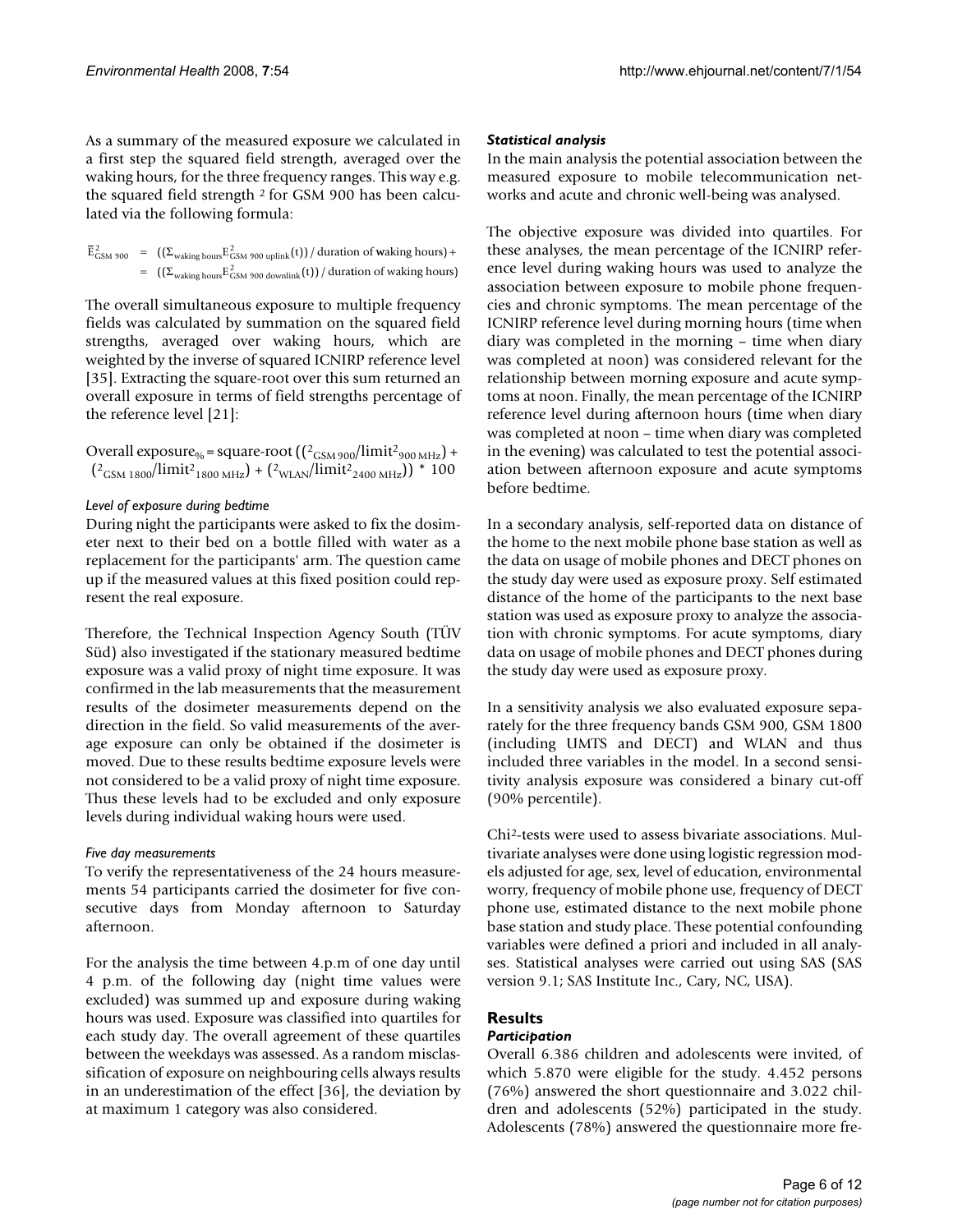quent than parents (74%), however parents participated in the study a little more frequent (53%) than adolescents (51%). The readiness to take part in the study was lowest in Augsburg (46%) and highest in Landsberg (59%).

#### *Non-response analysis*

To analyse a possible bias caused by selective non-participation, we compared the data of the short questionnaire of those who participated in the field study to those who did not. Parents of participating children were more likely mobile phone owners (93% of the participants, 90% of the non-participants;  $p_{Chi}$  0.02). Parents who had a higher level of education (at least 12 years of education) and those who were concerned about mobile phone exposure were more likely to take part in the study. Furthermore participating parents more often knew the distance to the next base station (don't know: 3%) than those who did not want to participate (don't know: 22%).

Participating adolescents were also more likely to have a higher level of education (at least grammar school) and to be more frequent mobile phone owners (91%) than nonparticipants (87%). Regarding the self estimated distance from home to the next mobile phone base station, nonparticipating adolescents (17%) were more likely to choose the "don't know" category than those who participated (3%). Furthermore participating adolescents were also more concerned about mobile phone exposure (at least fairly concerned: 12%) than non-participants (at least fairly concerned: 8%) (Table 2).

# *Exposure*

#### *Objective exposure*

21 measurements hat to be excluded from the analysis due to technical errors. All exposure levels were far below the ICNIRP reference level and ranged from a mean of 0.13% (all measurement values below the limit of determination) to a mean of 0.92% of the ICNIRP reference level per second during waking hours. Median exposure was slightly higher for adolescents (0.19) than for children (0.18). The majority of measured values were below the limit of determination (82% of the measured values during waking hour).

Exposure was higher during afternoon hours than during morning hours. This applied for the children (median morning hours: 0.17, median afternoon hours: 0.19) as well for the adolescents (median morning hours: 0.18; median afternoon hours: 0.20) (table 3).

Exposure varied by the size of the town of residence. Median exposure levels during waking hours were highest in Munich and lowest in the smallest town (Landsberg) (figure 2).

#### *Five day measurements*

Between 20% and 57% of the participants were in exactly the same exposure quartile on two days of the week (perfect agreement). Highest complete agreement was always seen between two consecutive days. However, the weekend (Friday to Saturday) differed considerably from the weekdays. For weekdays, exposure categories differed by at most one exposure quartile for more than 80% of the population indicating that misclassification of exposure might result in an underestimation of the effect (Table 4).

#### *Subjective exposure*

Sixty-seven percent of the parents of the children and 65% of the adolescents estimated that the next mobile phone base station was less then 500 meters away from their home. Regarding the self estimated use of mobile phones during the field study, nearly every child (98%) and 90% of the adolescents stated a very low usage (< 5 minutes) in the morning hours. For the afternoon hours also 98% of the children and 86% of the adolescents reported less than 5 minutes of usage. The participating children reported longer usage of a DECT phone in the afternoon  $\approx$  5 minutes: 85%) than in the morning  $\approx$  5 minutes: 91%). The same was stated for the adolescents (afternoon: <5 minutes: 63%; morning: < 5 minutes: 86%). In general adolescents had a higher DECT phone use than children. As expected, highest use was seen in the afternoon.

# **Discussion**

The MobilEe-study is the first of its kind to investigate a possible association between exposure to mobile telecommunication networks and well-being in children and adolescents using personal dosimetry. In consideration of the participants' time expenditure the response of 52% was satisfying and underlines the interest in the topic of a possible association between mobile phone exposure and health.

Exposure levels were on average less than 1% of the ICNIRP reference level which is an agreement with other studies [20,21,37]. Furthermore exposure levels were highest in the largest city Munich, which is also in agreement with other studies [20,21,38].

#### *Strengths and limitations*

The use of personal dosimetry to assess individual exposure to mobile telecommunication network frequencies enables accounting for all sources of exposure, including own and neighbour's use of mobile phones, mobile phone base stations, DECT phones and WLAN in the home environment. One major advantage of personal dosimetry is that it enables longer measurement periods and the estimation of the personal exposure not only at the place of living but also at work and during leisure activities [39,40]. Disadvantages of personal dosimetry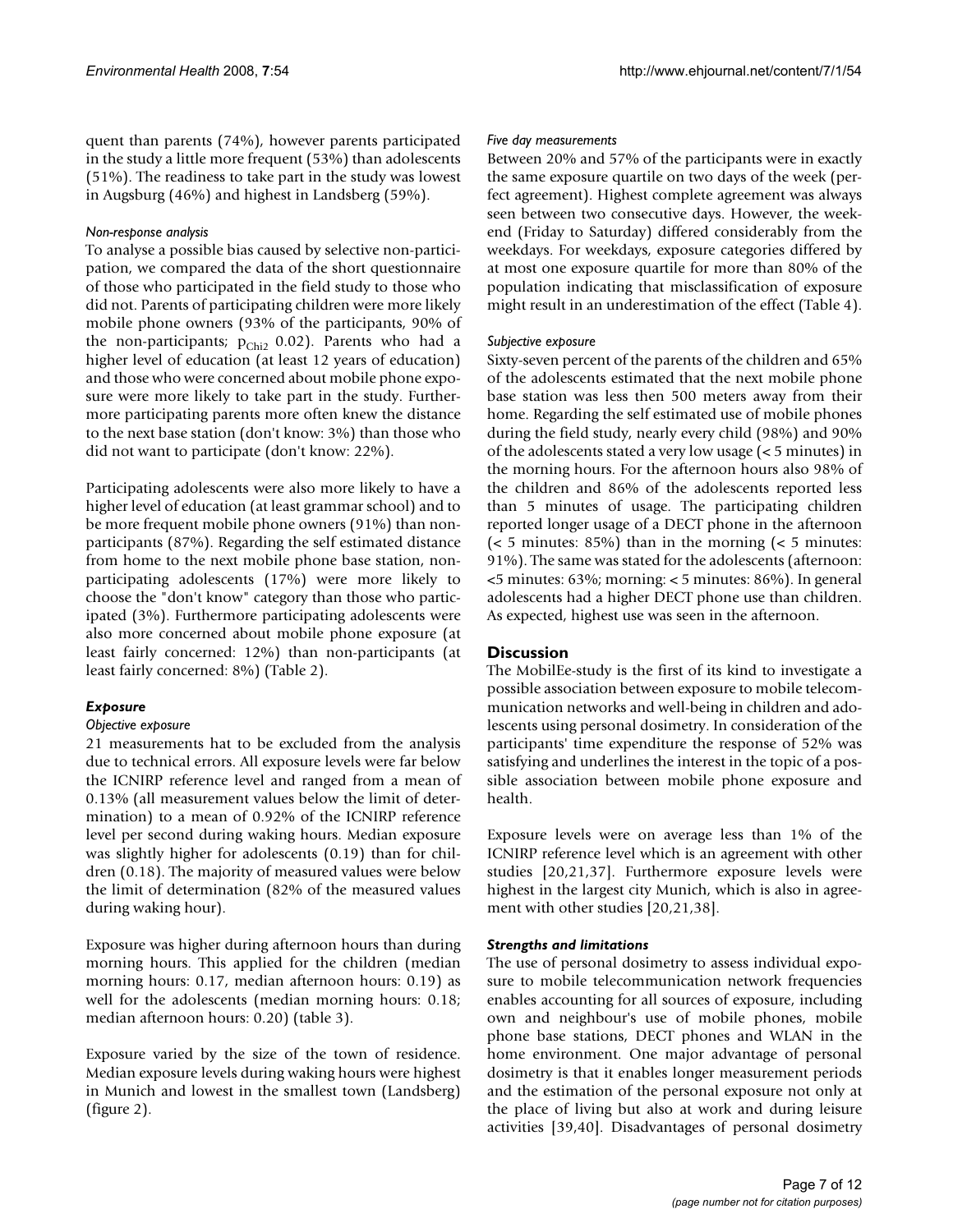**Table 2: Comparison of parents and adolescents who participated in the field study to non- participants (data from the short questionnaire)**

| Variable                                                   | <b>Participants</b><br>Prevalence n (%) | Non-participants<br>Prevalence n (%) | p-value              |
|------------------------------------------------------------|-----------------------------------------|--------------------------------------|----------------------|
| <b>Parents of the children</b>                             | $n = 1477$                              | $n = 628$                            |                      |
|                                                            |                                         |                                      | 0.29                 |
| Sex<br>male                                                |                                         |                                      |                      |
|                                                            | 359 (24.3)                              | 139 (22.2)                           |                      |
| Level of education                                         |                                         |                                      |                      |
| at least 12 years of education                             | 748 (51.0)                              | 250 (40.4)                           | < 0.0001<br>< 0.0001 |
| Nationality (mother)<br>German                             |                                         |                                      |                      |
|                                                            | 902 (85.6)                              | 347 (72.0)                           |                      |
| Mobile phone ownership                                     |                                         |                                      | 0.02                 |
|                                                            | 1365 (92.9)                             | 562 (89.8)                           |                      |
| Use of a mobile phone per day                              |                                         |                                      | 0.16                 |
| $< 5$ minutes                                              | 1057 (72.4)                             | 475 (76.4)                           |                      |
| > 5 minutes                                                | 404 (27.7)                              | 147(23.7)                            |                      |
| Self-reported concerns about adverse health effects to EMF |                                         |                                      | < 0.0001             |
| not or little concerned                                    | 580 (55.4)                              | 350 (72.5)                           |                      |
| fairly concerned                                           | 386 (36.9)                              | 103(22.0)                            |                      |
| deeply concerned                                           | 80(7.7)                                 | 27(5.6)                              |                      |
| Self-estimated distance to the next base station           |                                         |                                      | < 0.0001             |
| Don't know                                                 | 39(2.7)                                 | 136 (22.0)                           |                      |
| $< 500$ meters                                             | 945 (56.3)                              | 303 (49.0)                           |                      |
| $= 500$ meters                                             | 464 (32.0)                              | 179(29.0)                            |                      |
| <b>Adolescents</b>                                         | $n = 1508$                              | $n = 814$                            |                      |
| Sex                                                        |                                         |                                      | 0.009                |
| male                                                       | 730 (48.4)                              | 440 (54.1)                           |                      |
| Level of education                                         |                                         |                                      |                      |
| grammar school                                             | 743 (49.9)                              | 253(31.2)                            | < 0.0001             |
| Nationality (mother)                                       |                                         |                                      | < 0.0001             |
| German                                                     | 946 (85.1)                              | 465 (74.9)                           |                      |
| Mobile phone ownership                                     |                                         |                                      | 0.004                |
|                                                            | 1373 (91.2)                             | 711 (87.4)                           |                      |
| Use of a mobile phone per day                              |                                         |                                      | 0.25                 |
| $< 5$ minutes                                              | 1153(77.1)                              | 593 (73.6)                           |                      |
| > 5 minutes                                                | 343 (22.9)                              | 213 (26.5)                           |                      |
| Self-reported concerns about adverse health effects to EMF |                                         |                                      | < 0.0001             |
| not or little concerned                                    | 969 (87.7)                              | 572 (92.1)                           |                      |
| fairly concerned                                           | 120(10.9)                               | 38(6.1)                              |                      |
| deeply concerned                                           | 17(1.5)                                 | 11(1.8)                              |                      |
| Self-estimated distance to the next base station           |                                         |                                      | < 0.0001             |
| don't know                                                 | 47(3.2)                                 | 139 (17.3)                           |                      |
| $< 500$ meters                                             | 922 (62.6)                              | 390 (48.5)                           |                      |
| $= 500$ meters                                             | 503 (34.2)                              | 274 (34.1)                           |                      |
|                                                            |                                         |                                      |                      |

EMF: electromagnetic fields

are its low validity when the participant stays at one place for a longer time or the fact, that the body of the participant can influence the measured values [39,41,42]. Overall, personal dosimetry is considered a better measure of exposure than stationary measurements or estimation (self-reported or calculated) alone [19,40,41,43].

A drawback of the dosimeter used in this study is the limited selectivity to differentiate between the three frequency ranges. For this reason we calculated the cumulative exposure over all frequency ranges. This way we obtained a mean value which is comparable to the ICNIRP reference level. Another drawback are the measured values during night. Measuring the night-time exposure levels is a common difficulty of studies involving personal dosimetry. Our study participants placed the dosimeters near their beds, which resulted in a constant, but arbitrary measurement during the night. As shown in the lab measurements, the dosimeter measurements depend on the direction in the field. Therefore, valid measurements can only be obtained if the dosimeter is moved. It also has to be kept in mind that inside a room variations in exposure are possible if the room is e.g. close to a mobile phone base station. The position of the fixed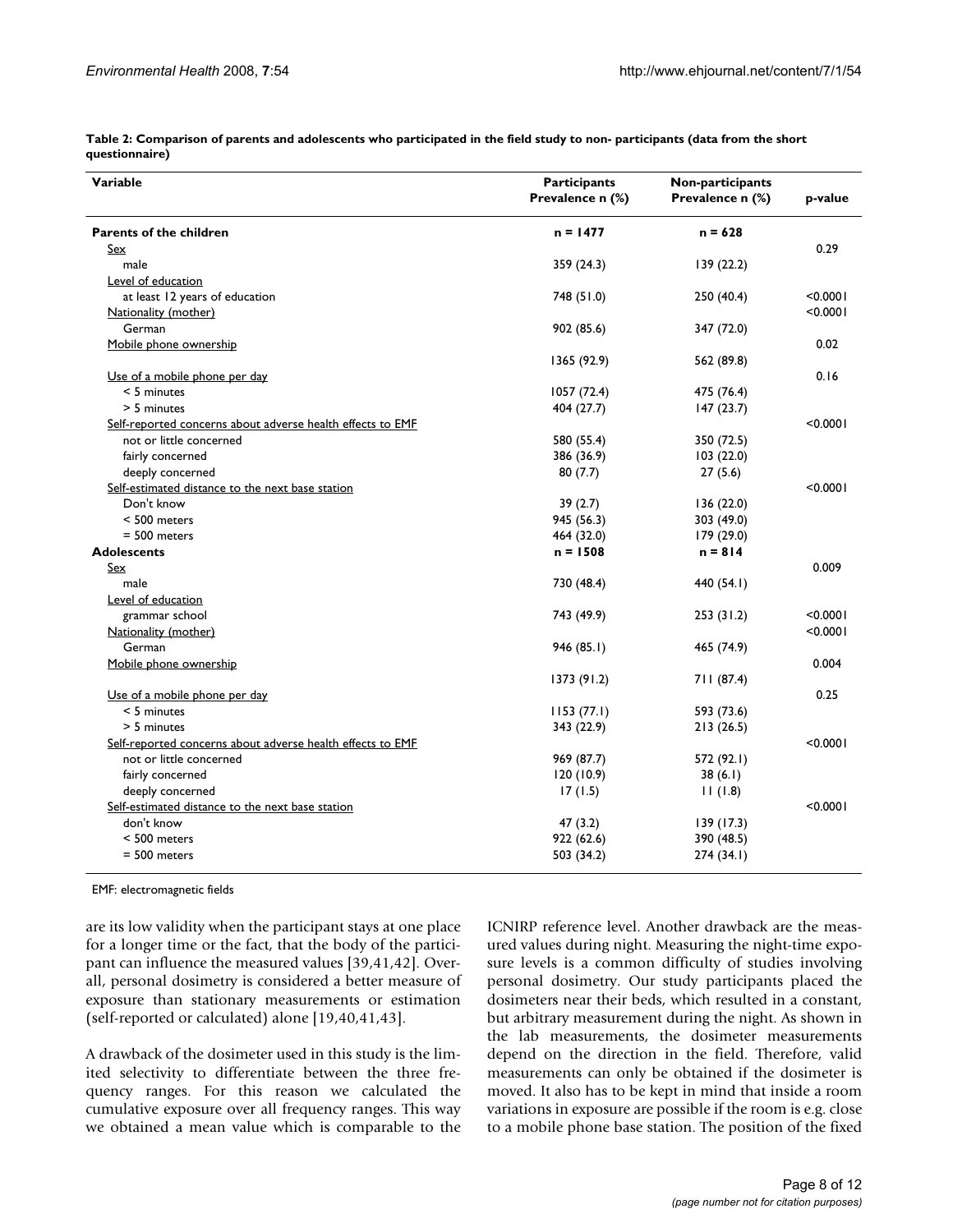**Table 3: Data of measured exposure to mobile telecommunication networks for the children and adolescents**

| % ICNIRP-reference level                      | Children $n = 1484$ | Adolescents n = 1508 |  |
|-----------------------------------------------|---------------------|----------------------|--|
| <b>Exposure during waking hours</b>           |                     |                      |  |
| <u>Range</u>                                  | $0.13 - 0.92$       | $0.13 - 0.78$        |  |
| <b>Quartiles</b>                              | 0.15                | 0.15                 |  |
|                                               | 0.17                | 0.17                 |  |
|                                               | 0.20                | 0.21                 |  |
| Mean (standard deviation)                     | 0.18(0.06)          | 0.19(0.06)           |  |
| <b>Exposure during morning</b>                |                     |                      |  |
| <u>Range</u>                                  | $0.13 - 0.80$       | $0.13 - 0.74$        |  |
| Quartiles                                     | 0.14                | 0.14                 |  |
|                                               | 0.15                | 0.16                 |  |
|                                               | 0.19                | 0.20                 |  |
| Mean (standard deviation)                     | 0.17(0.06)          | 0.18(0.07)           |  |
| <b>Exposure during afternoon</b>              |                     |                      |  |
| <u>Range</u>                                  | $0.13 - 1.20$       | $0.13 - 0.87$        |  |
| Quartiles                                     | 0.15                | 0.15                 |  |
|                                               | 0.17                | 0.17                 |  |
|                                               | 0.20                | 0.22                 |  |
| Mean (standard deviation)                     | 0.19(0.08)          | 0.20(0.07)           |  |
| Exposure during waking hours (binary cut-off) |                     |                      |  |
| Range                                         |                     |                      |  |
| low exposure                                  | $0.13 - 0.25$       | $0.25 - 0.92$        |  |
| high exposure                                 | $0.13 - 0.26$       | $0.26 - 0.78$        |  |

dosimeter can lead to different measurement levels, depending on whether the dosimeter is in a wave crest or in a wave trough.

#### *Selection bias*

Forty-five percent of the participating parents were at least fairly concerned about possible health effects of exposure to mobile phone frequencies as compared with 27% reported in a recent questionnaire study in the German general population. The proportion of concerned persons in the group of the participating adolescents was also higher (24%) than in the previous questionnaire study (14%). [44] It appears that primarily those parents and adolescents took part in the study who were concerned about a possible association between mobile phone exposure and health. We cannot rule out a preferential selection in our study of concerned subjects. Due to the objective exposure measurement a differential misclassification seems to be unlikely and therefore an overestimation of the results is also unlikely. Furthermore, several studies have shown that the Bavarian residents tend to be more concerned about mobile phone exposure and health than people living in the North or the East of Germany [20,44].

There are still missing information about non-responder as we could not reach all of these subjects for the nonresponse-analysis. As primarily those persons participated who were concerned about possible health effects caused by exposure to mobile telecommunication networks a selection bias is possible. Furthermore concerned participants could overestimate subjective exposure and symptoms. Due to the objective exposure assessment a differential misclassification seems to be unlikely.

#### *Confounding*

Regarding the potential confounding variables in the association between mobile phone exposure and health it has to be kept in mind that these have to be associated with the outcome variables and exposure. While own mobile phone use might be influenced by e.g. socioeconomic status or environmental worries, it is unlikely that exposure to mobile phone base stations is largely affected. As shown in this paper adolescents and especially children's own mobile phone use was low during the study day and therefore does most likely not substantially change the overall exposure. Based on that fact, confounding is not considered a major issue in this study.

#### *Misclassification*

Due to the fact that the measurement was limited to 24 hours, only the status quo was assessed. Yet it is possible that the individual exposure levels during the study day may not be representative. Therefore some participants carried the dosimeter for five consecutive days from Monday afternoon to Saturday afternoon. The results showed that the assessment of exposure on a single weekday reflects the typically weekday exposure quite good. However, weekend exposure differs considerably which is plausible as children and adolescents spend most parts of the weekdays in school while at weekends they might spend more time at home or at different places. Due to the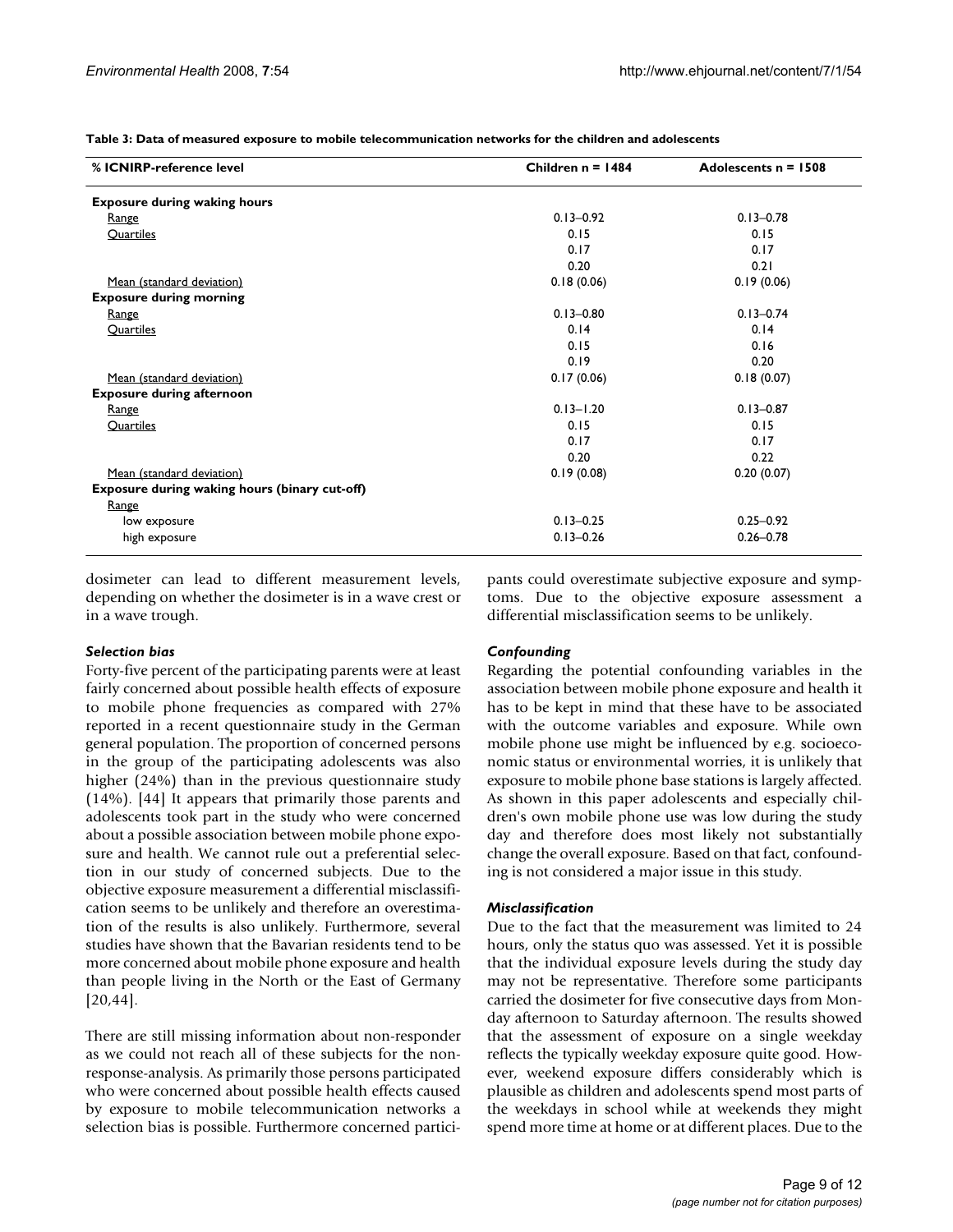

#### Comparison of median exposure **Figure 2** (% ICNIRP) to mobile telecommunication networks during waking hours by study town **Comparison of median exposure (% ICNIRP) to mobile telecommunication networks during waking hours by study town.**

fact that the change of the participants was mostly in one exposure quartile it could be that a non-differential misclassification occurred, which leads to an underestimation of the risk especially for the chronic symptoms.

In case of the subjective exposure awareness bias is possible. It could be that the participants overestimated their usage of mobile phones and DECT phones during the study day and that the self estimated distance to the next mobile phone base station was incorrect [39]. Since mainly those parents and their children respectively those

**Table 4: Agreement of the exposure quartiles on different days of the week (in%)**

| Weekdays                                   | Tuesday       | Wednesday      | Thursday                | Friday                           |
|--------------------------------------------|---------------|----------------|-------------------------|----------------------------------|
| Monday<br>Tuesday<br>Wednesday<br>Thursday | 57 (1)/85 (2) | 46/83<br>37/81 | 41/85<br>44/83<br>50/81 | 30/74<br>20/67<br>35/72<br>31/61 |

(1) Perfect agreement of the exposure quartiles/(2) Deviation in at most one exposure quartile

adolescents participated who were concerned about possible adverse health effects to electromagnetic fields an overestimation of subjective exposure seems to be likely. Thus a differential misclassification and overestimation of the results is possible which might result in specious findings.

The examined outcomes were also assessed once. Therefore a misclassification concerning chronic symptoms is also possible. It might be that the participants overestimated their symptoms during the measurement day, because they were more aware of them. As the participants were not aware of their actual objective exposure level differential misclassification is unlikely [45-47].

#### *Statistical methods*

Due to the results of the laboratory measurements we decided to replace all values that were below the limit of determination (0.05 V/m) by half of this limit instead of taking the real measured values. One has to keep in mind that this could lead to more conservative results. In a pilot study we used different methods for the handling of val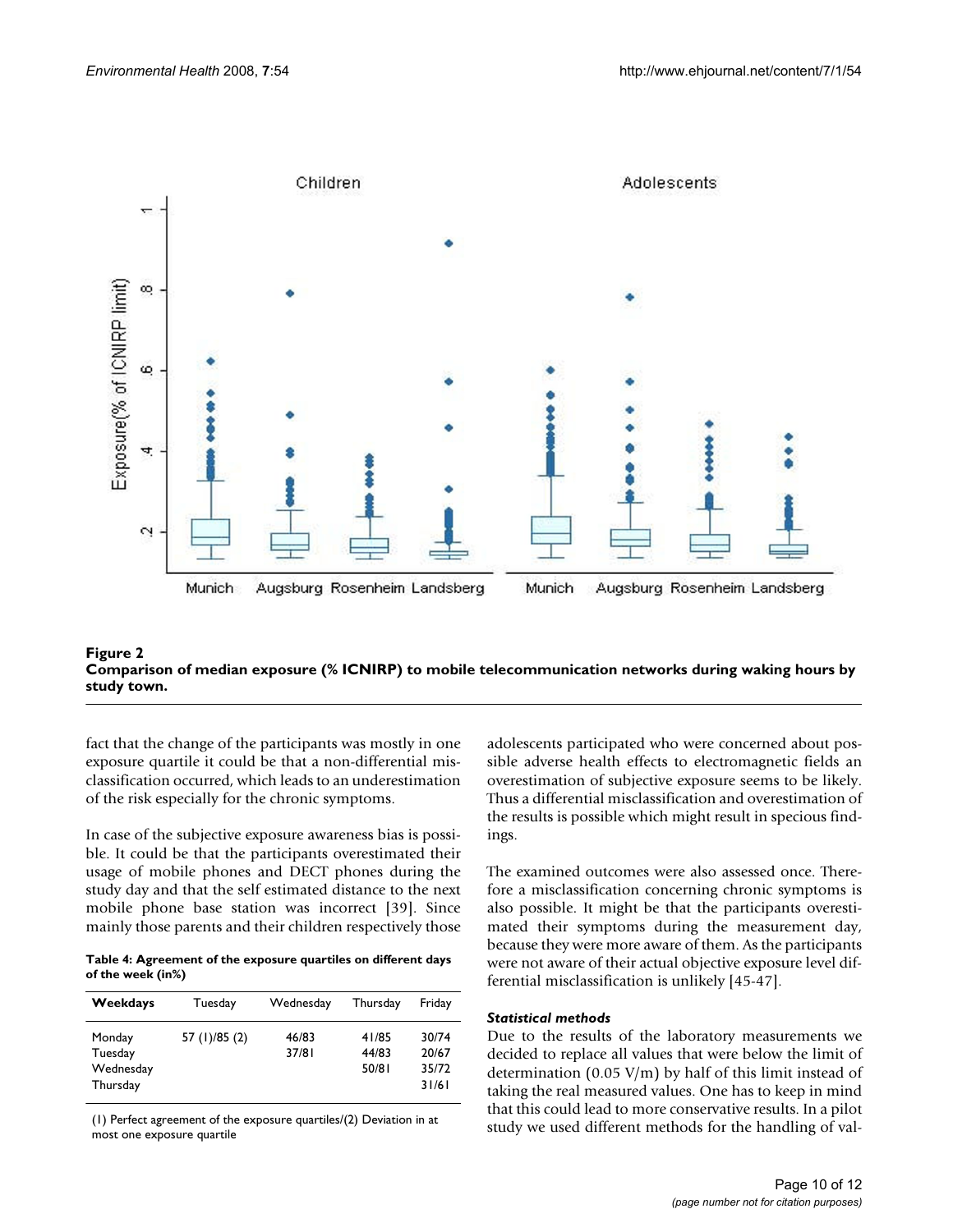ues below the limit of determination like e.g. multiple imputation for the children's data. No differences in the calculated Odds Ratios and the Confidence Intervals were seen, therefore our way of substitution of the values below the limit of determination is not considered to bias the results [48].

We a priori decided to analyse the association between measured objective exposure and well-being using exposure levels as quartiles. This enabled us to detect possible dose-response relationships. We could not take exposure as a continuous variable, because too many values were below the limit of determination.

In a sensitivity analysis we divided exposure at 90% percentile to compare those 10% of the participants who had the highest exposure levels to the remaining participants. One reason to use also a binary cut-off has been that the range of exposures within the highest quartile seemed to be larger than differences between quartiles. In another sensitivity analysis we also evaluated exposure separately for the three frequency bands. Due to the different models in the analysis, multiple comparisons have to be taken into account.

# **Conclusion**

In summary, this study is the first to use personal dosimetry to assess the individual exposure to mobile telecommunication networks in children and adolescents, enabling objective assessment of exposure from all sources. Participation in the field study was fairly good and dosimeters were well accepted. We found an exposure to mobile phone frequencies far below the current ICNIRP reference levels.

# **Abbreviations**

CAPI: Computer Assisted Personal Interview; DECT: Digital Enhanced Cordless Phone; EMF: electromagnetic fields; GSM: Global System for Mobile Communications; ICNIRP: International Commission on Non-Ionizing Radiation Protection; UMTS: Universal Mobile Telecommunication System; WLAN: Wireless Local Area Network

#### **Competing interests**

The authors declare they have no competing financial interests.

#### **Authors' contributions**

ST was the one of the principle investigators responsible for design, conduct and writing the manuscript. AK was also one of the principle investigators and responsible for data analysis and interpretation of the data. SH was also one of the principle investigators responsible for design and acquisition of data. GP coordinated the technical parts of the study. RK made contributions to draft the manuscript. KR made contributions to conception and design and also to analysis and drafting the manuscript. All authors read and approved the final manuscript.

# **Acknowledgements**

We thank all participants for their participation as well as the study team for the field work. The participating towns are acknowledged for their support and the provision of rooms for the interviews. Parts of this study have been used for the PhD thesis of Sabine Heinrich, Anja Kühnlein and Silke Thomas. Funded by the Federal Office for Radiation Protection (Germany).

#### **References**

- 1. Hutter HP, Moshammer H, Wallner P, Kundi M: **[Public perception](http://www.ncbi.nlm.nih.gov/entrez/query.fcgi?cmd=Retrieve&db=PubMed&dopt=Abstract&list_uids=15040130) [of risk concerning celltowers and mobile phones.](http://www.ncbi.nlm.nih.gov/entrez/query.fcgi?cmd=Retrieve&db=PubMed&dopt=Abstract&list_uids=15040130)** *Soz Praventivmed* 2004, **49(1):**62-66.
- 2. Institute for Applied Social Sciences (infas): **Identifying the general public's fears and anxieties with regard to the possible risks of high frequency electromagnetic fields of mobile telecommunications (annual survey).** In *Final Report of the survey 2006* Bonn, Germany; 2006.
- 3. Hutter H-P, Moshammer H, Wallner P, Kundi M: **Subjective symptoms, sleeping problems, and cognitive performance in subjects living near mobile phone base stations.** *Occupational and Environmental Medicine* 2006, **63:**307-313.
- 4. Hocking B: **[Preliminary report: symptoms associated with](http://www.ncbi.nlm.nih.gov/entrez/query.fcgi?cmd=Retrieve&db=PubMed&dopt=Abstract&list_uids=10024730) [mobile phone use.](http://www.ncbi.nlm.nih.gov/entrez/query.fcgi?cmd=Retrieve&db=PubMed&dopt=Abstract&list_uids=10024730)** *Occupational Medicine* 1998, **48:**357-360.
- 5. Oftedal G, Straume A, Johnsson A, Stovner L: **[Mobile phone head](http://www.ncbi.nlm.nih.gov/entrez/query.fcgi?cmd=Retrieve&db=PubMed&dopt=Abstract&list_uids=17359515)[ache: a double blind, sham-controlled provocation study.](http://www.ncbi.nlm.nih.gov/entrez/query.fcgi?cmd=Retrieve&db=PubMed&dopt=Abstract&list_uids=17359515)** *Cephalalgia* 2007, **27(5):**447-455.
- 6. Röösli M, Moser M, Baldinini Y, Meier M, Braun-Fahrländer C: **Symptoms of ill health ascribed to electromagnetic field exposure–a questionnaire survey.** *International Journal of Hygiene and Environmental Health* 2004, **207:**141-150.
- 7. Kheifets L, Repacholi M, Saunders R, van Deventer E: **[The sensitiv](http://www.ncbi.nlm.nih.gov/entrez/query.fcgi?cmd=Retrieve&db=PubMed&dopt=Abstract&list_uids=16061584)[ity of children to electromagnetic fields.](http://www.ncbi.nlm.nih.gov/entrez/query.fcgi?cmd=Retrieve&db=PubMed&dopt=Abstract&list_uids=16061584)** *Pediatrics* 2005, **116:**e303-313.
- 8. Independent Expert Group on Mobile Phones (IEGMP): **Mobile Phones and Health (The Stewart Report).** 2000 [\[http://](http://www.iegmp.org.uk/report/text.htm) [www.iegmp.org.uk/report/text.htm](http://www.iegmp.org.uk/report/text.htm)].
- 9. Leitgeb N: **[Mobile phones: are children at higher risk?](http://www.ncbi.nlm.nih.gov/entrez/query.fcgi?cmd=Retrieve&db=PubMed&dopt=Abstract&list_uids=18286248)** *Wiener Medizinische Wochenschrift* 2008, **158:**36-41.
- 10. Wiart J, Hadjem A, Gadi N, Bloch I, Wong M, Pradier A, Lautru D, Hanna V, Dale C: **Modeling of RF Head Exposure in Children.** *Bioelectromagnetics* 2005, **7:**19-30.
- 11. Wiart J, Hadjem A, Wong M, Bloch I: **Analysis of RF exposure in the head tissues of children and adults.** *Physics in Medicine and Biology* 2008, **53:**3681-3695.
- 12. de Salles A, Bulla G, Rodriguez C: **[Electromagnetic absorption in](http://www.ncbi.nlm.nih.gov/entrez/query.fcgi?cmd=Retrieve&db=PubMed&dopt=Abstract&list_uids=17178592) [the head of adults and children due to mobile phone opera](http://www.ncbi.nlm.nih.gov/entrez/query.fcgi?cmd=Retrieve&db=PubMed&dopt=Abstract&list_uids=17178592)[tion close to the head.](http://www.ncbi.nlm.nih.gov/entrez/query.fcgi?cmd=Retrieve&db=PubMed&dopt=Abstract&list_uids=17178592)** *Electromagn Biol Med* 2006, **25(4):**349-360.
- 13. Punamäki RL, Wallenius M, Nygard CH, Saarni L, Rimpela A: **[Use of](http://www.ncbi.nlm.nih.gov/entrez/query.fcgi?cmd=Retrieve&db=PubMed&dopt=Abstract&list_uids=16979753) [information and communication technology \(ICT\) and per](http://www.ncbi.nlm.nih.gov/entrez/query.fcgi?cmd=Retrieve&db=PubMed&dopt=Abstract&list_uids=16979753)ceived health in adolescence: the role of sleeping habits and [waking-time tiredness.](http://www.ncbi.nlm.nih.gov/entrez/query.fcgi?cmd=Retrieve&db=PubMed&dopt=Abstract&list_uids=16979753)** *Journal of Adolescence* 2007, **30:**569-585.
- 14. Koivusilta L, Lintonen T, Rimpela A: **[Intensity of mobile phone](http://www.ncbi.nlm.nih.gov/entrez/query.fcgi?cmd=Retrieve&db=PubMed&dopt=Abstract&list_uids=15683633) [use and health compromising behaviours – how is informa](http://www.ncbi.nlm.nih.gov/entrez/query.fcgi?cmd=Retrieve&db=PubMed&dopt=Abstract&list_uids=15683633)tion and communication technology connected to health[related lifestyle in adolescents?](http://www.ncbi.nlm.nih.gov/entrez/query.fcgi?cmd=Retrieve&db=PubMed&dopt=Abstract&list_uids=15683633)** *Journal of Adolescence* 2005, **28:**35-47.
- 15. Söderquist F, Carlberg M, Hardell L: **Use of wireless telephones and self-reported health symptoms: a population based study among Swedish adolescents aged 15–19 years.** *Environ Health. 2008 May 21;7:18* 2008, **7:**18.
- 16. Navarro E, Segura J, Portoles M, Gomez-Peretta C: **The Microwave Syndrome: A Preliminary Study in Spain.** *Electromagnetic Biology and Medicine* 2003, **22:**161-169.
- 17. Santini R, Santini P, Danze JM, Le Ruz P, Seigne M: **[Investigation on](http://www.ncbi.nlm.nih.gov/entrez/query.fcgi?cmd=Retrieve&db=PubMed&dopt=Abstract&list_uids=12168254) [the health of people living near mobile telephone relay sta](http://www.ncbi.nlm.nih.gov/entrez/query.fcgi?cmd=Retrieve&db=PubMed&dopt=Abstract&list_uids=12168254)[tions: I/Incidence according to distance and sex.](http://www.ncbi.nlm.nih.gov/entrez/query.fcgi?cmd=Retrieve&db=PubMed&dopt=Abstract&list_uids=12168254)** *Pathol Biol (Paris)* 2002, **50:**369-373.
- 18. Moffatt S, Mulloli T, Bhopal R, Foy C, Phillimore P: **[An exploration](http://www.ncbi.nlm.nih.gov/entrez/query.fcgi?cmd=Retrieve&db=PubMed&dopt=Abstract&list_uids=11021620) [of awareness bias in two environmental epidemiology stud](http://www.ncbi.nlm.nih.gov/entrez/query.fcgi?cmd=Retrieve&db=PubMed&dopt=Abstract&list_uids=11021620)[ies.](http://www.ncbi.nlm.nih.gov/entrez/query.fcgi?cmd=Retrieve&db=PubMed&dopt=Abstract&list_uids=11021620)** *Epidemiology* 2000, **11:**199-208.